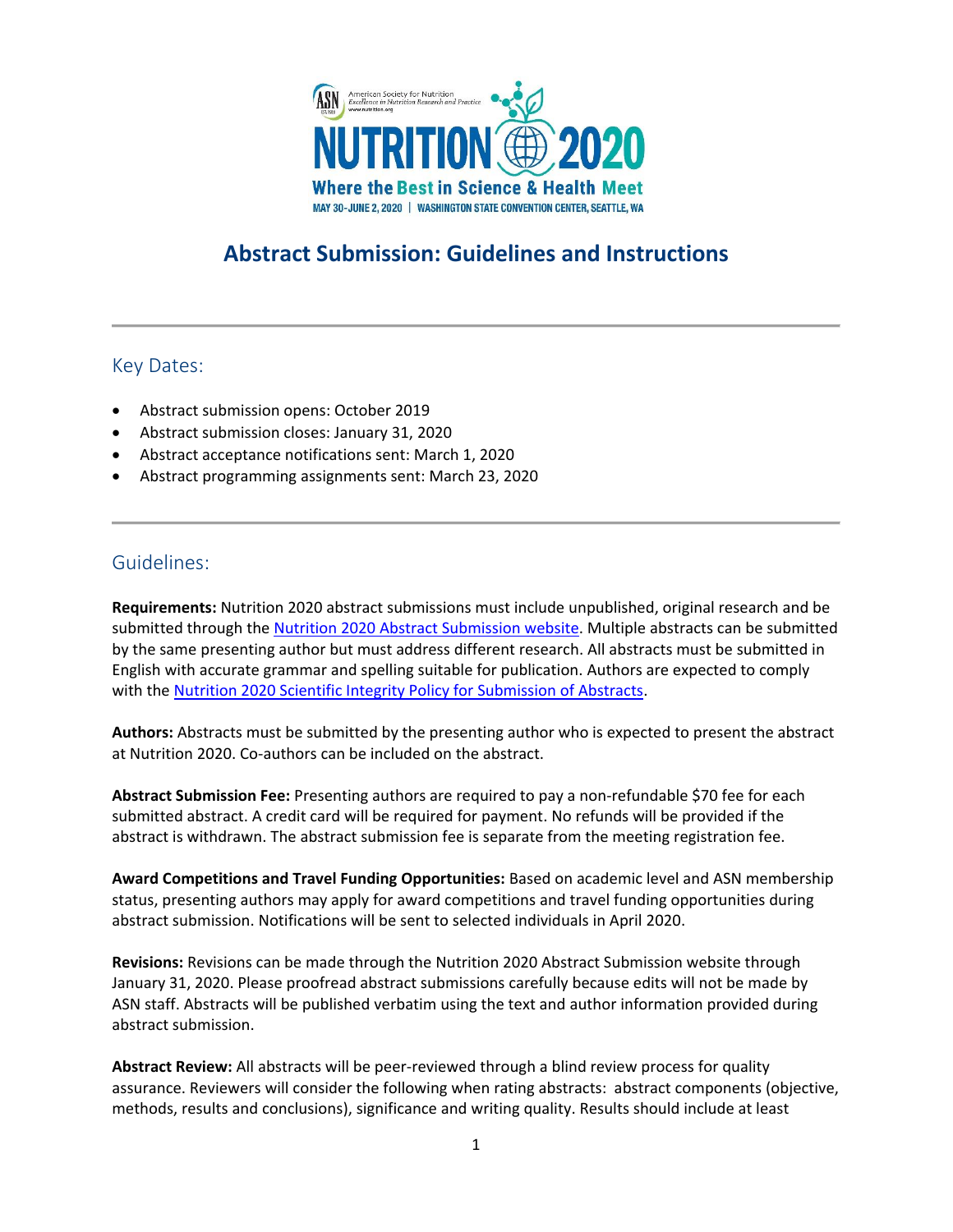preliminary data. To say, "the results will be discussed at Nutrition 2020," is insufficient. **Abstracts without results will be rejected.** Exceptions will only be made for study protocol abstracts, which must be denoted as a study protocol in the abstract title.

**Acceptance and Programming Notification:** Presenting authors will be notified by email regarding abstract acceptance on March 1, 2020 and abstract programming details (abstract presentation number, presentation type/date/time/location) on March 23, 2020. Please make sure your e-mail settings will allow emails from [mcrispino@nutrition.org,](mailto:mcrispino@nutrition.org) [education@nutrition.org](mailto:education@nutrition.org) and [support@conferenceabstracts.com](mailto:support@conferenceabstracts.com) to insure important program information gets through your SPAM filters.

**Publication:** Accepted abstracts will be published in *Current Developments in Nutrition,* ASN's open access journal. Abstracts will be published verbatim using the text and information provided during abstract submission. Abstract authors will be listed in the same order as they are included in the abstract submission.

## While abstracts will be published in *Current Developments in Nutrition*, **abstracts will not be indexed in PubMed this year.**

Authors are free to develop their work into full article submissions without any permission or approval by the *Current Developments in Nutrition* editors. All authors are encouraged to submit their full articles to one of ASN's journals: *The Journal of Nutrition, The American Journal of Clinical Nutrition, Advances in Nutrition* or *Current Developments in Nutrition*. When submitting your work to an ASN or other journal, publication of the meeting abstract should be mentioned in the cover letter to the submitting journal. When submitting outside the ASN family of journals, authors are encouraged to read the journal's Instructions for Authors or contact the editorial office for further guidelines on disclosing abstract publication.

Full abstract citation information will be available once the abstracts are published in *Current Developments in Nutrition*. Please note that all citations should include the text (abstr) and the Nutrition 2020 abstract presentation number at the end.

#### *Citation Example:*

[Author Names]. [Abstract Title]. *Current Developments in Nutrition*, [Volume]; [Issue]:[DOI] [DOI link], (abstr [Nutrition 2020 abstract presentation number]).

**Embargo Policy:** Accepted abstracts are embargoed until either their publication in *CDN*, the meeting app, or the beginning of the first session in which they are presented, whichever happens first. An embargo means that information and data pertaining to the abstract may not be announced, publicized or distributed before the embargo date and time. Promotion of general topics, speakers or presentation times is allowed and encouraged as long as specific findings are not included in the announcement.

**Meeting Participation:** Submission of an abstract constitutes a commitment by the presenting author to present it if accepted. Failure to present, if not justified, will jeopardize future acceptance of abstracts for ASN conferences.

**Registration Fee/Travel Costs:** Presenting authors associated with an abstract must register for the meeting and are responsible for all travel expenses (airfare, food, hotel, etc.) associated with presenting at the meeting. The registration fee and travel costs are separate from the abstract submission fee. [Click](https://meeting.nutrition.org/registration-housing/)  [here](https://meeting.nutrition.org/registration-housing/) for more information about Nutrition 2020 registration and housing.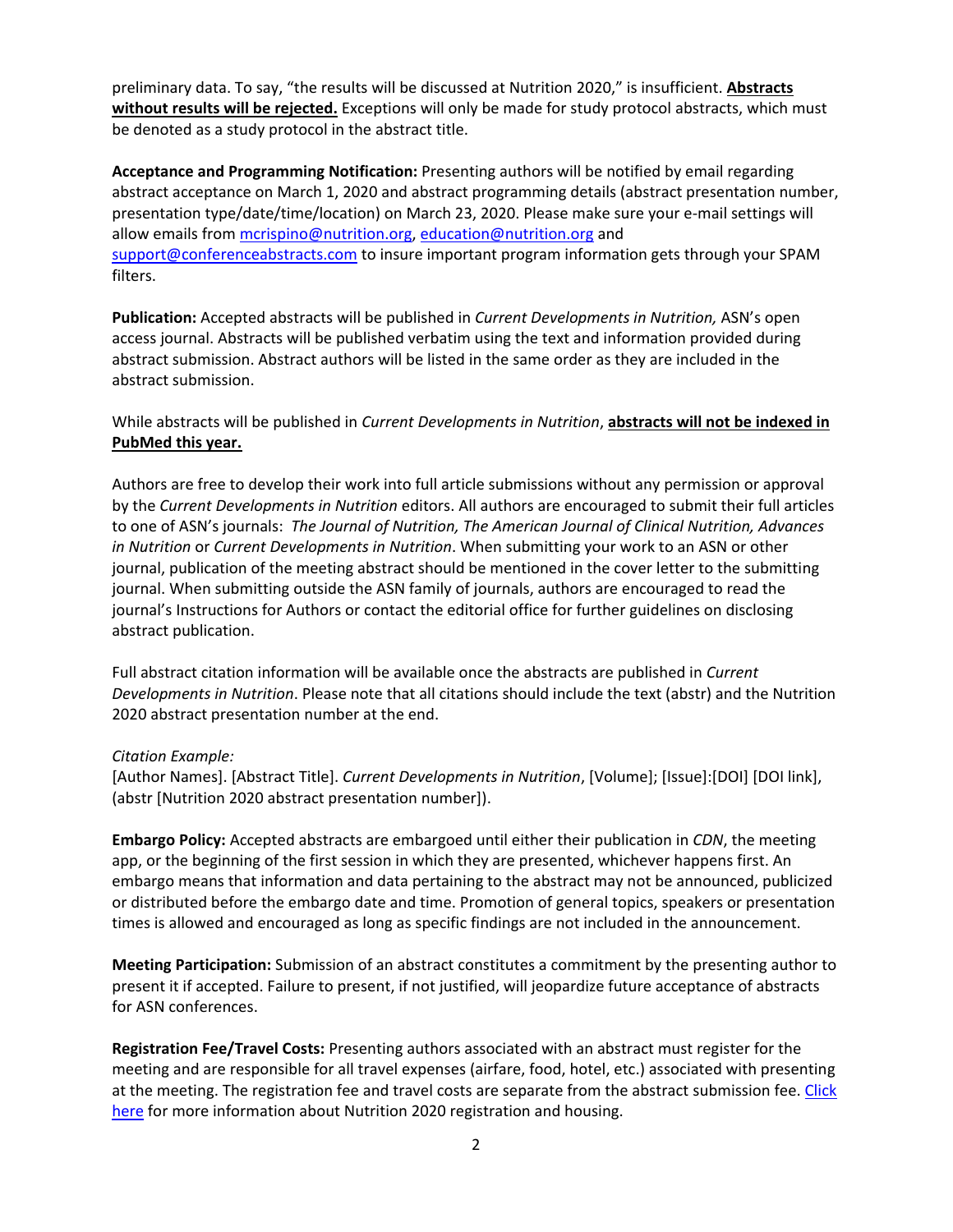# Instructions:

# NEW THIS YEAR:

You may notice changes to the Nutrition 2020 abstract submission process.

Under the recommendation of ASN's Research Interest Section (RIS) chairs and based on attendee feedback, refinements have been made to:

- Make submission easier by having authors submit their work to broad topical areas; and
- Help the RIS and Council chairs identify abstracts with related content to facilitate programming of innovative and cross-disciplinary sessions.

During submission, authors will be asked to:

- 1. Select a **Primary Track** that best correlates with their work. We recognize that often research crosses several tracks, and that is okay. We will use this information to assess the overall distribution of program content and to assist with the recruitment of abstract reviewers.
- 2. Identify a **Primary Topical Area** related to the subject of your research. Again, we recognize that abstracts could cross multiple areas, and that is okay.
- 3. Identify two **Keywords** to assist with abstract programming. Suggested keywords have been provided by RIS and Council chairs. You may choose any keywords from the list provided (it may or may not be a suggested keyword provided by your interest group or council!) or you may choose to insert your own.

Selection of a narrow abstract category, which was mandatory in previous years, will not be required for Nutrition 2020.

Supporting images, tables and graphs will **not** be accepted with abstracts.

Accepted abstracts will be published in *Current Developments in Nutrition*, ASN's new open access journal. **Abstracts will not be indexed in PubMed this year.**

Questions? Please contact [education@nutrition.org.](mailto:education@nutrition.org)

**Abstract Submission Website:** Nutrition 2020 abstracts must be submitted through the [Nutrition 2020](https://nutrition.link/abstract-submission-2020)  [Abstract Submission website.](https://nutrition.link/abstract-submission-2020) All presenting authors must create a new user account to submit an abstract. To do so, click the 'Join Now' button at the bottom of the [Nutrition 2020 Abstract Submission](https://www.abstractscorecard.com/cfp/submit/login.asp?EventKey=WYAQFKJL)  [website](https://www.abstractscorecard.com/cfp/submit/login.asp?EventKey=WYAQFKJL) login page.

**Technical Support:** Technical Support can be reached 9:00 AM to 9:00 PM EST, Monday to Friday, by toll-free phone at 877-426-6323 or by e-mail at [help@conferenceabstracts.com.](mailto:help@conferenceabstracts.com)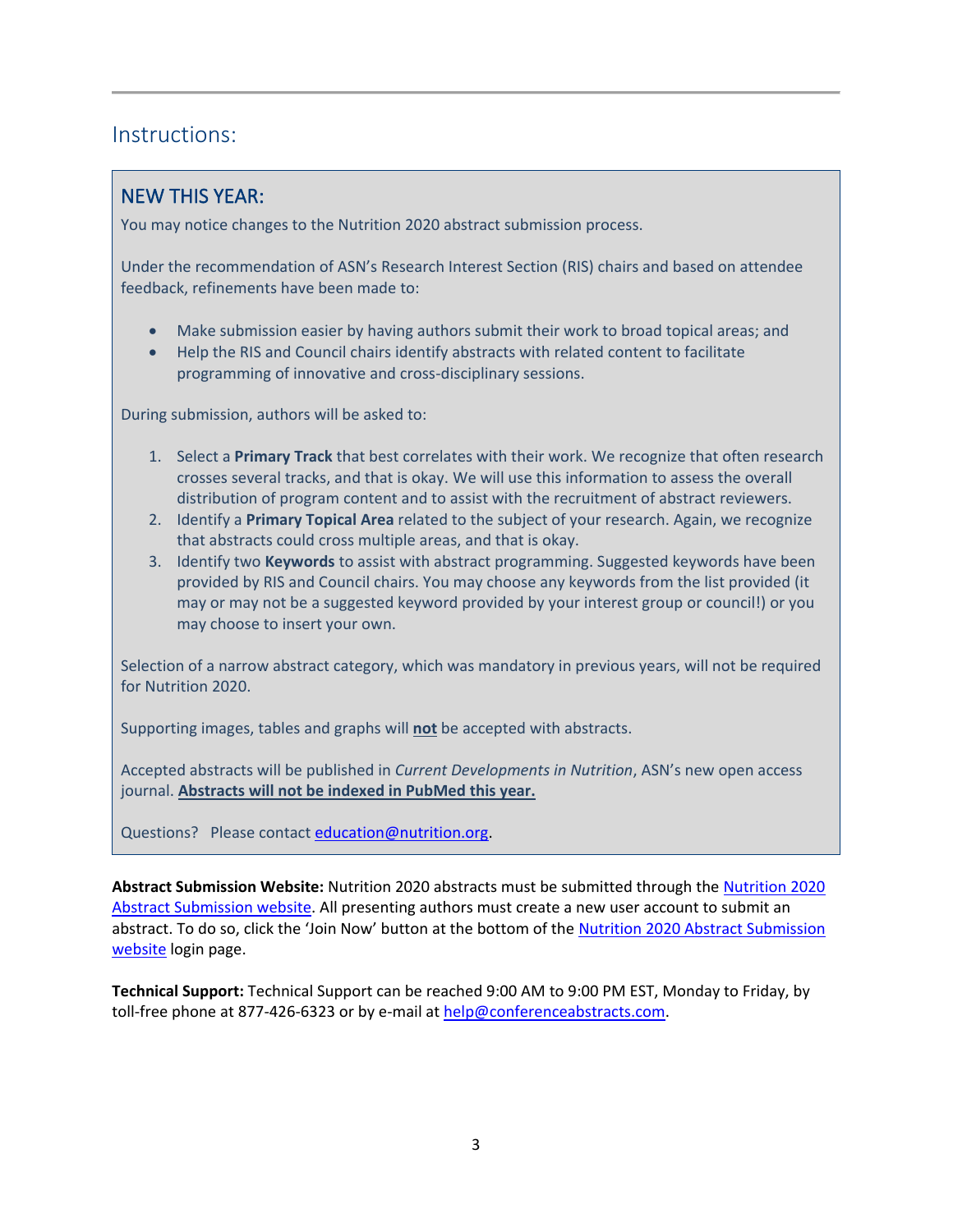*The following information will be required during the abstract submission process. Presenting authors will be required to complete a series of tasks which are described below.* 

#### ABSTRACT INFORMATION:

Once logged into the Nutrition 2020 Abstract Submission website, presenting authors should click the green 'Click here to begin a new abstract' link to begin.

**Abstract Title:** The abstract title should be entered in Title Case and be short and specific. The abstract title has a character limit of 150 characters not including spaces.

**Preferred Presentation Type:** Presenting authors can indicate their interest in a preferred presentation type for the abstract. These include:

- **Poster (Poster Session):** Nutrition 2020 will feature traditional Poster Sessions on May 30, May 31 and June 1, 2020. Poster presentations offer attendees the ideal opportunity to present their own research and learn more about their peers' science.
- **Oral (Oral Session or Poster Theater Flash Session):** At Nutrition 2020, Oral Sessions and Poster Theater Flash Sessions will highlight outstanding abstracts in a topical area. Presenting authors can opt to have their abstract considered for oral presentations, however, selection is not guaranteed. If an accepted abstract is not selected for oral presentation, it will be programmed as a poster presentation.
- **Indifferent**

**Presenting Author Academic Level:** The academic level of the presenting author must be indicated during abstract submission. Academic levels include:

- Investigator (more than 5 years past receiving a doctoral or terminal degree)
- Young Investigator (within 5 years of receiving a doctoral or terminal degree)
- Postdoctoral Fellow
- Medical Trainee (intern/resident/fellow)
- Graduate Student
- Medical Student
- Undergraduate Student
- High School Student
- None of the above

✓ When the above information is provided, click the blue 'Submit' button to create the abstract. Once an abstract is created, a Task List page will be displayed.

## AUTHOR(S) TASK:

**Presenting Author:** The presenting author's contact information and ASN membership status must be provided when a user profile is created on the Nutrition 2020 Abstract Submission website. Once logged in and a new abstract submission is started, the presenting author's information will automatically be included in the Author(s) Task. Follow the directions provided to confirm/complete the presenting author's profile.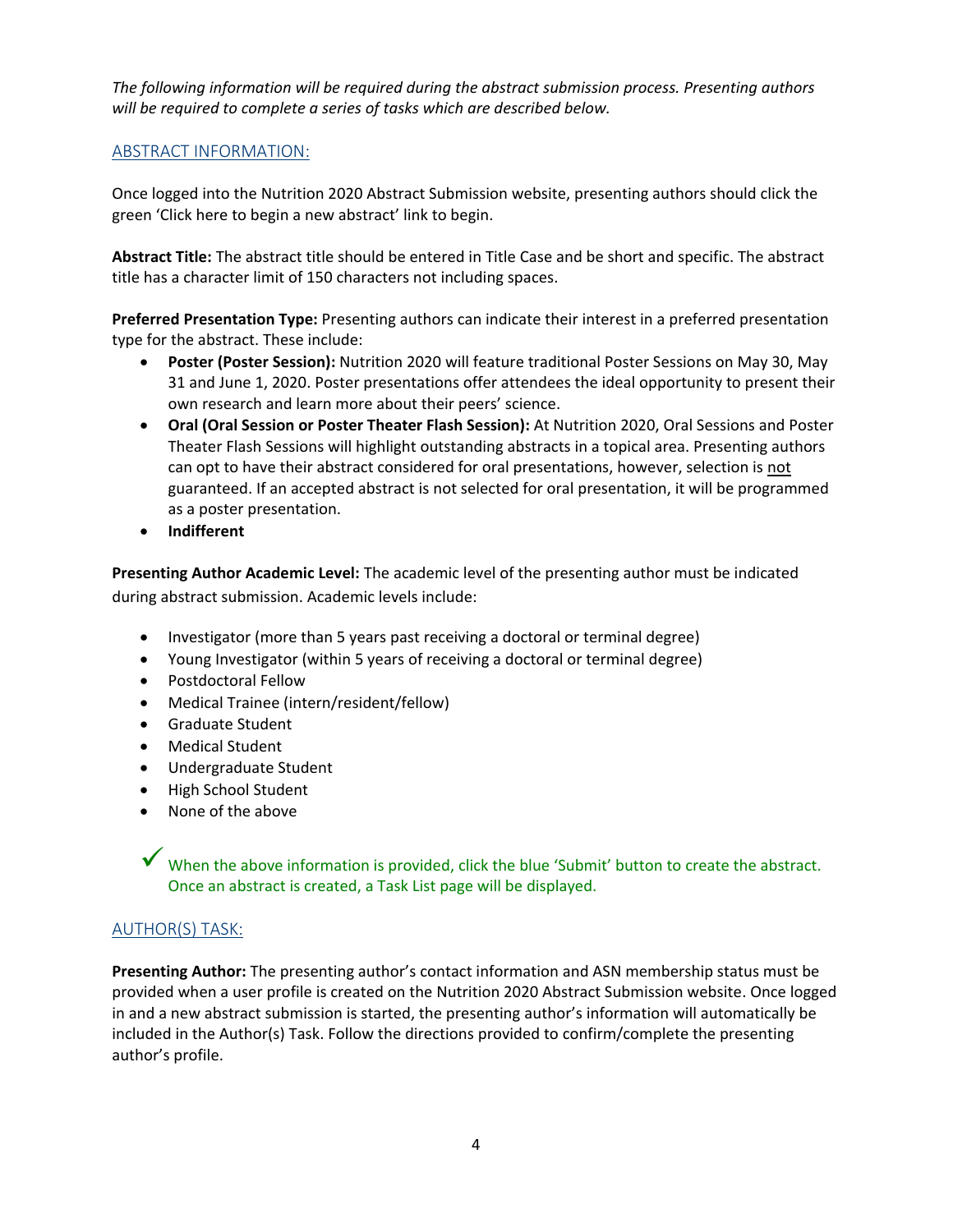**Co-Author(s):** Contact information (organization, address, email address, telephone number) and credentials (degree) for all co-authors must be provided. Follow the directions provided to confirm/complete co-author profiles.

Accepted abstracts will be published in *Current Developments in Nutrition*, ASN's open access journal. Abstract authors will be listed in the same order as they are included in the abstract submission.

 $\checkmark$  When all authors are added and their profiles are completed, click the blue 'Save Authors' button to complete the task.

## ABSTRACT TASK:

#### **IMPORTANT NOTES:**

- Due to the amount of information required, ASN recommends that presenting authors develop and save their abstract in a Word document. Abstract text can then be copied and pasted into the abstract heading sections described below.
- The Abstract Task cannot be saved unless all required fields are completed. Required fields include:
	- o Primary Track
	- o Primary Topical Area
	- o Objectives
	- o Methods
- o Results
- o Conclusions
- o Funding Sources

**Primary Track and Primary Topical Area:** Presenting authors must select a primary track and primary topical area with which the abstract should be associated. Only one track and topical area can be selected. Please consider submitting your abstract even if you believe it does not fit precisely into one of the options available. Abstracts will be reviewed and an abstract's track and/or topical area may be adjusted to group like abstracts together for presentation.

Leaders from ASN's Research Interest Sections and Councils will use the topical areas and keywords (more information below) to program abstracts. [Click here](https://meeting.nutrition.org/wp-content/uploads/2019/10/N20-Abstract-Track-and-Topical-Area-List.pdf) to view/download the complete track and topical area list.

Below, please find more information about specific topical areas for clarification:

- o **Case Study Vignette Abstracts:** Special instructions regarding Case Study Vignette abstract submission are included on page 8.
- o **Methods Abstracts:** Abstracts should address newly established or characterized methods, or evaluations of existing methods.
- o **Protocols Abstracts:** Abstracts should include descriptions of proposed studies, or recruitment and process results of newly started studies. Abstracts including preliminary results from ongoing studies should not be submitted to the Protocols topical area and should be submitted to the appropriate topical area for the abstract's content.

**Abstract:** The abstract has a character limit of 2000 characters not including spaces. Each abstract should be formatted using the headings Objectives, Methods, Results, Conclusions and Funding Sources. The abstract's current total character count not including spaces can be found in the gray bar at the bottom of the page.

• **Objectives:** State the precise objective, the specific hypothesis to be tested, or both.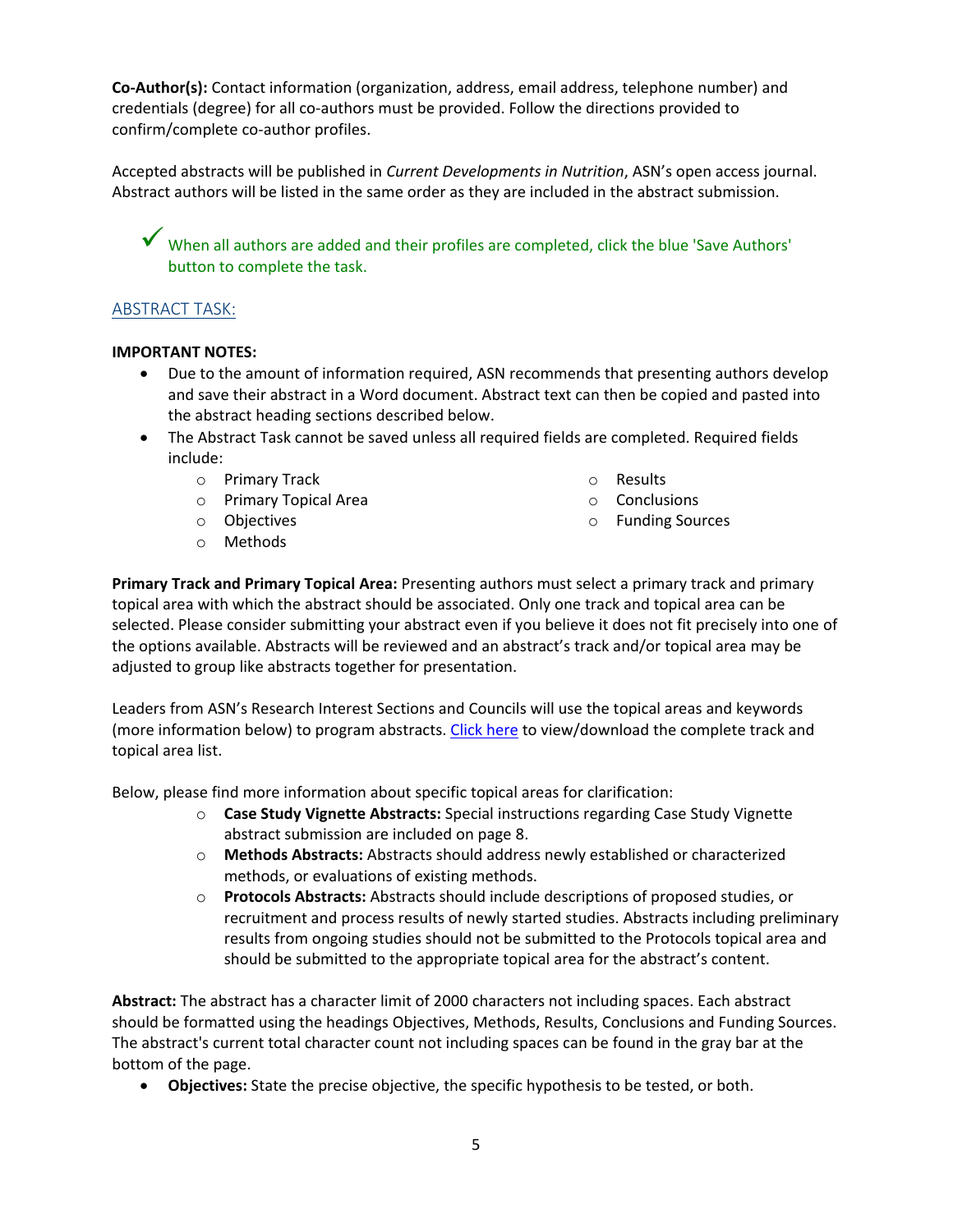- **Methods:** Provide a clear, concise description of specific methods, including research design. Describe interventions, if used.
- **Results:** Report the most important findings, including results of statistical analyses. Results should include at least preliminary data. To say, "the results will be discussed at Nutrition 2020," is insufficient. **Abstracts without results will be rejected.** Exceptions will only be made for study protocol abstracts, which must be denoted as a study protocol in the abstract title.
- **Conclusions:** Summarize in 1 or 2 sentences the primary outcomes of the study, including their potential significance (avoid generalizations).
- **Funding Sources:** Funding sources (organizations, institutions, agencies) for the research included in the abstract should be listed. Grant numbers should not be included in the abstract as this could impact the efficacy of a blinded abstract review process.

This year, supporting images, tables and graphs will **not** be accepted with abstracts.

When using abbreviations for compounds, the full name should be spelled out for the first mention. The *Current Developments in Nutrition* [instructions](https://academic.oup.com/cdn/pages/General_Instructions#Manuscript%20Preparation) for abbreviations, units of measure and nomenclature should be followed. Do not begin sentences with numerals.

Names and institutions of the presenting author or co-authors should not be included in the abstract body as this could impact the efficacy of a blinded abstract review process.

When entering abstract information on the Nutrition 2020 Abstract Submission website, do not use the options to insert/edit video, insert/edit link, or create a table. Any such elements will be removed.

**Special Characters and Formatting:** Please proof the abstract carefully to confirm that any special characters (such as  $\alpha$ ,  $\beta$ ,  $\geq$ ,  $\leq$ , etc.) are displaying properly.

✓ When all abstract information is added, click the blue 'Continue' button to complete the task.

## KEYWORDS TASK:

**Keywords:** Presenting authors must provide at least two keywords associated with the content area of the abstract to assist with programming at Nutrition 2020.

ASN groups (e.g., Research Interest Sections, Councils) will use topical areas and keywords to program abstracts. These groups have provided suggested keyword lists, though, presenting authors are not limited to these keywords. [Click here](https://meeting.nutrition.org/wp-content/uploads/2019/10/N20-Abstract-Keywords-By-Topical-Area.pdf) to view/download the list of suggested keywords.

✓ When all keyword information is added, click the blue 'Continue' button to complete the task.

## AUTHORS' STATEMENT AND PUBLICATION AGREEMENT TASK:

**Authors' Statement and Publication Agreement:** Presenting authors are required to complete the Authors' Statement and Publication Agreement. Please note that submission of an electronic signature is the legal equivalent of a manual signature on this Agreement. [Click here](https://meeting.nutrition.org/wp-content/uploads/2019/10/N20-Authors-Statement-and-Publication-Agreement.pdf) to review the agreement.

 $\blacktriangledown$  When the form is completed by checking the box at the bottom of the page and the electronic signature is typed in, click the blue 'Submit Agreement' button to complete the task.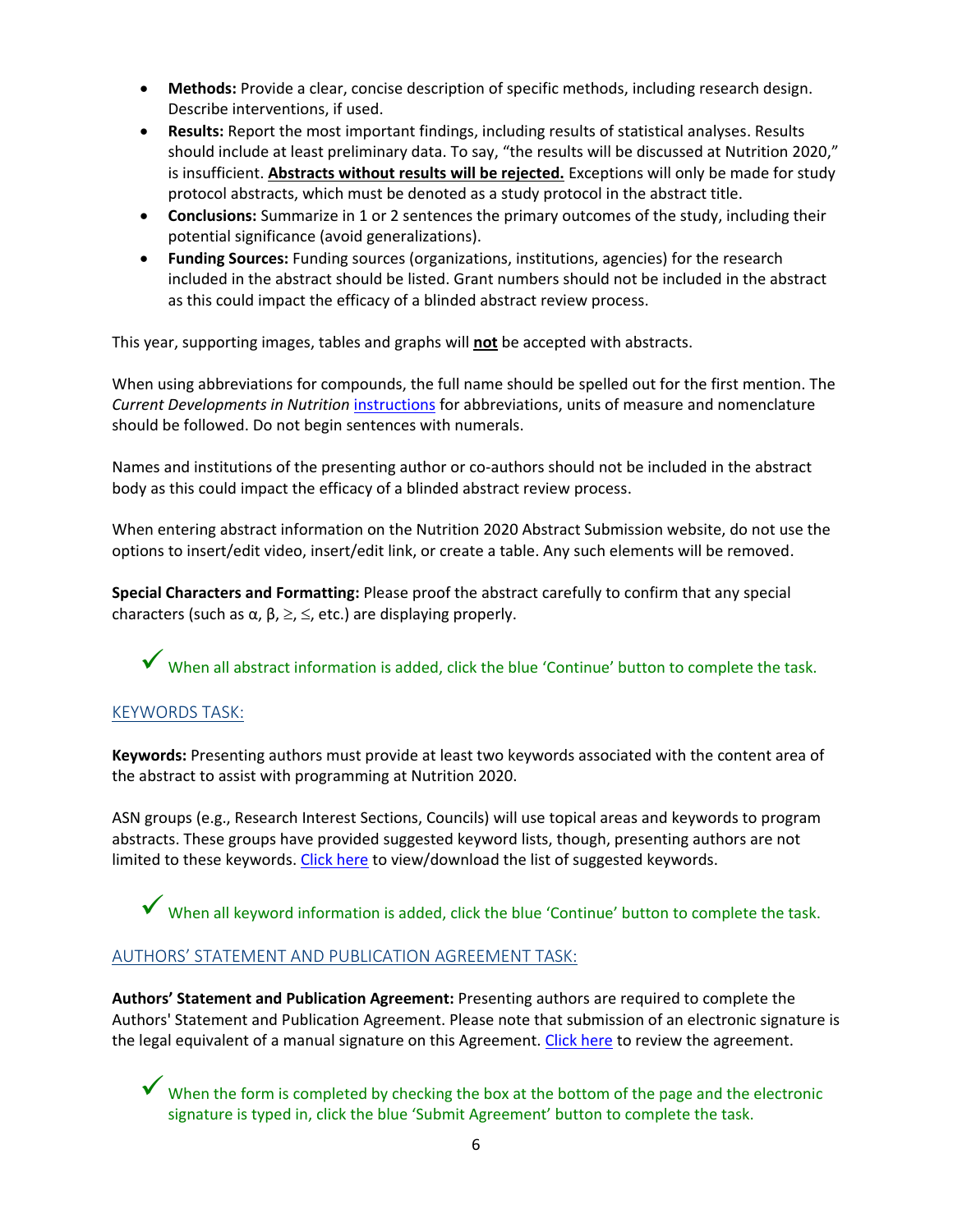## AWARD COMPETITIONS AND TRAVEL FUNDING OPPORTUNITIES TASK:

**Award Competitions and Travel Funding Opportunities:** During abstract submission, presenting authors can apply for ASN award competitions and travel funding opportunities depending on their academic level and ASN membership status. ASN membership is required to be considered for these opportunities. [Click here](https://meeting.nutrition.org/wp-content/uploads/2019/09/N20-Award-Competitions-and-Travel-Funding-Opportunities.pdf) to view/download complete details including eligibility, requirements and processes.

✓ When the required information is added, click the blue 'Continue' button to complete the task.

## ABSTRACT SUBMISSION FEE TASK:

**Abstract Submission Fee:** Presenting authors are required to pay a non-refundable \$70 fee for each submitted abstract. A credit card (American Express, Discover, MasterCard or Visa) will be required to submit payment. No refunds will be provided if the abstract is withdrawn. The abstract submission fee is separate from the meeting registration fee and travel costs.

✓ When the payment information is completed, click the blue 'Submit Payment' button to complete the task. A confirmation email for the payment will be sent to the e-mail address included in the payment task.

#### ABSTRACT SUBMISSION:

✓ When all tasks have been completed, on the Task List page, click the blue 'Next' button and then the blue 'Submit' button to officially submit the abstract. A confirmation email for the abstract's submission will be sent to the presenting author.